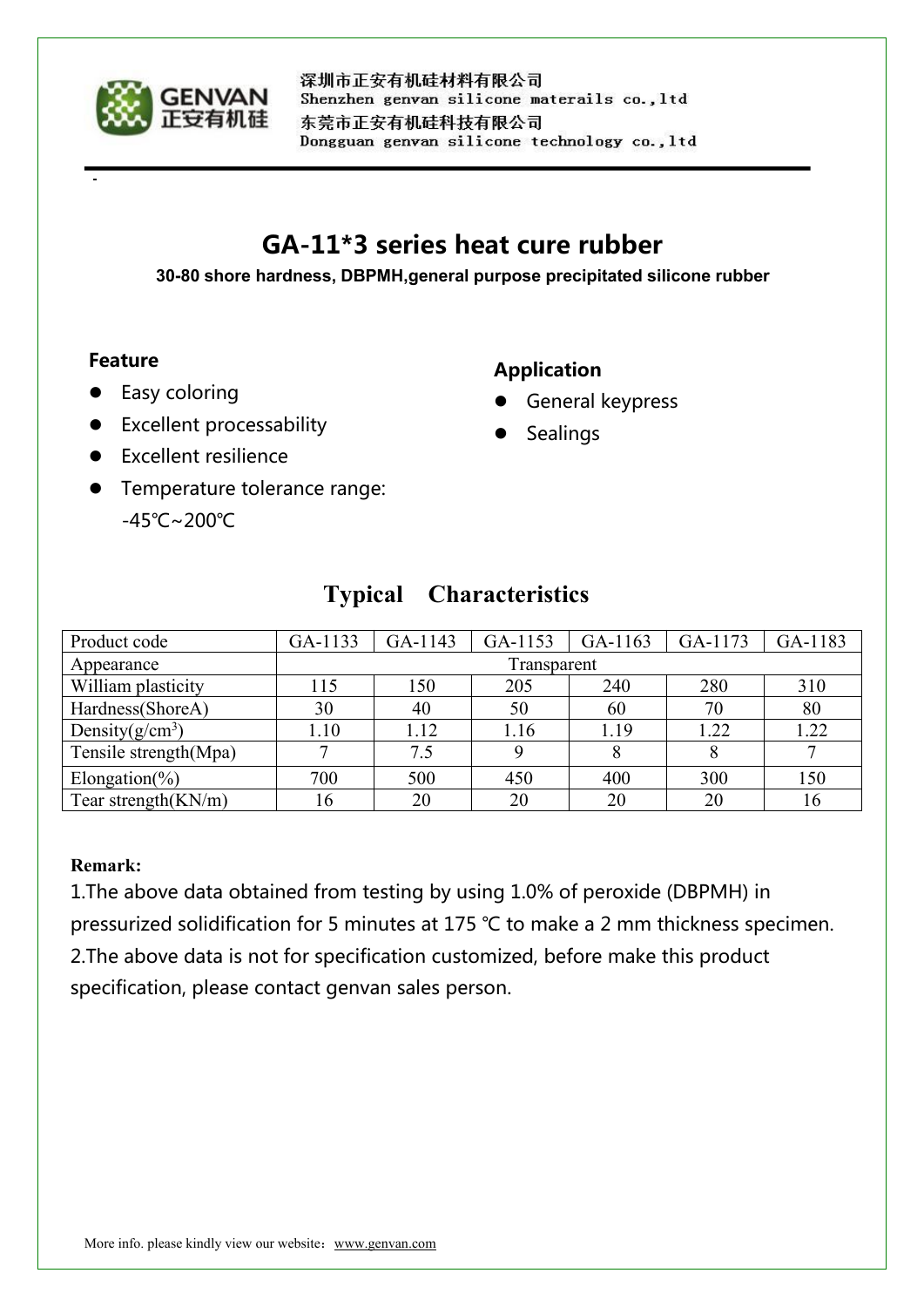

深圳市正安有机硅材料有限公司 Shenzhen genvan silicone materails co., ltd 东莞市正安有机硅科技有限公司 Dongguan genvan silicone technology co., ltd

#### **Description**

GA-11\*3 series products have good fluidity and mold release good, curing speed and other characteristics;in contact with food the product shall be treated in two stages at 200℃ for 4 hours.

#### **Package**

The product by standard measurement, plastic film packaging, for 20kgs/ box.Samples available.

#### **Application, coloring, modifying, mixing**

Products can be colored to maintain the color of the pigment itself. That can use genvan's additive to change the properties,like aging resistance,compression deformation of the product,more detailed info. For how to use the additives,please contact Genvan company local sales or customer service.

#### **Storage&period of validity**

The product is stored unopened at 50℃ or below the shelf life is 6 months from the date of production. Out of the expiration date, it shall be fully tested.That determine to meet the customer's own product specifications, only continue to use.

#### **Product safety info.**

This information does not include safety info. for how to use this product safely.

Please read product,safety data sheet,labels on product packing container before operation. For safety data sheet, can log in [www.genvan.com](http://www.genvan.com) to download or obtain from Genvan company sales person.